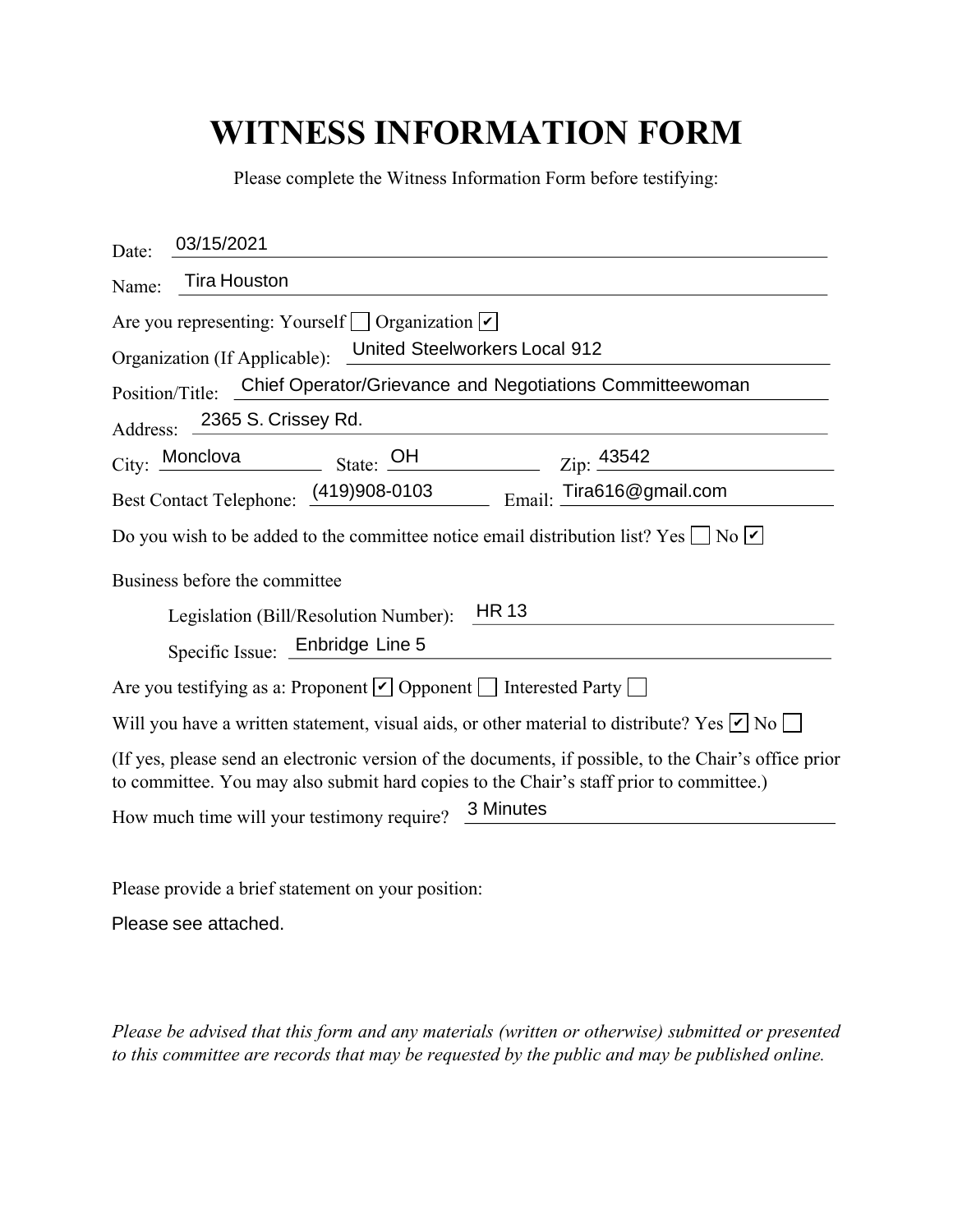

**UNITY AND STRENGTH FOR WORKERS =** 

House Transportation and Public Safety Committee House Resolution 13 Testimony of Tira Houston March 16, 2021

Good morning Chairman Baldridge, Vice Chair McClain, and Ranking Member Sheehy and thank you for giving me the opportunity to testify today. My name is Tira Houston, and I am a Chief Operator at Toledo Refining Company. Additionally, I am the Lead Chair for the Women of Steel and a member of Operations Grievance and Negotiations Committee for the United Steelworkers Local 912. In my role as Chief Operator, I am responsible for cleaning finished products before they are further processed and go to storage. As Lead Chair for the Women of Steel I have had the opportunity to organize donations at the local women's shelter, walk the picket line arm and arm with fellow Union nurses, push giving for back-to-school book bag and supply drives, encourage preschoolers to read by giving them one of their first books, and sponsoring our annual Christmas party. In my role as Operations Grievance and Negotiations Committeewoman I am faced with the task of working with company management to build a dialog and communicate about our members issues in the refinery. Due to this position, I understand the back and forth that is needed to come to an informed conclusion around divisive issues. The possible shutdown of Enbridge Line 5 and its economic effects to the region, and to the Toledo Refining Company specifically, is particularly divisive in today's political climate. In the last year USW Local 912 has worked with the Toledo Refining Company to find a feasible alternative to Enbridge Line 5 to deliver the raw materials our facility requires to operate, and we have come up empty. We have talked to the media, USW staff members, governors and officials in Congress to plead our case for keeping the line operational until the Great Lakes Tunnel project can be completed.

In my 18 years of service, this job has provided me, and many of my coworkers, the income, growth, friendships, leaderships, community support, and security that we as middle-class citizens need to support and grow our families. If the State of Michigan allows the shutdown of Line 5, thousands of people will be impacted because of the financial influx that is circulated in and around the refinery daily. Not only do we support the area near the refinery, but we also support many surrounding communities. Our jobs are essential and create over 5 billion dollars in economic activity in the region which helps to support and grow our communities.

United Steel, Paper and Forestry, Rubber, Manufacturing, Energy, Allied Industrial and Service Workers International Union If we want to preserve these family sustaining jobs and continue supporting Ohio communities with the least amount of impact to the environment, we need to support the continued operation of Line 5 until the Great Lakes Tunnel Project can be completed.